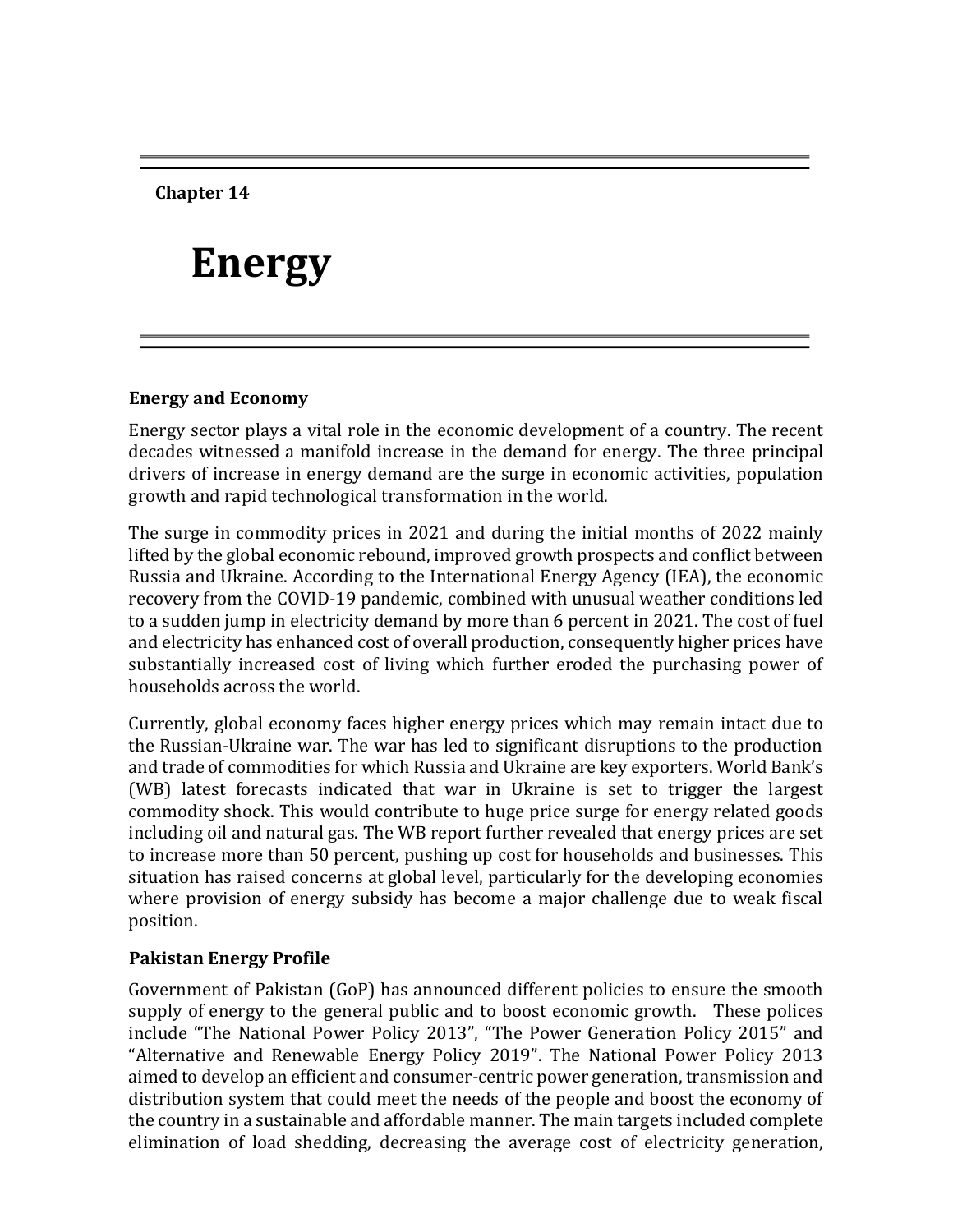decrease in the transmission & distribution losses, increase in the revenue collection and a reduction in the time required for decision making at the ministry level or other related departments.

In 2015, Government introduced "Power Generation Policy 2015" to facilitate private investment in the power sector. The policy offered incentives to the private sector to set up new power generation projects as well as invest in public sector power generation projects in a different phases of development. The main focus of power generation policy 2015 was to have sufficient least cost power generation capacity in the country, prioritizing utilization of indigenous resources, facilitating all stakeholders involved in the transaction and safeguarding the environment.

In 2019, the Alternative and Renewable Energy Policy was introduced to assist and promote the development of renewable resources in the country. The main objective of the policy was to provide supportive environment for renewable power projects, increase the share of green energy capacity to 20 percent by 2025 and 30 percent by 2030 through attracting private capital in the area of green energy.

Energy sector is prone to certain challenges. For instance, the problem of circular debt in the energy sector is a long awaited issue. Successive governments have strived hard to bring circular debt down but the issue largely remained uncontrolled. In FY2013, circular debt was around Rs 450 billion which reached to Rs 1148 billion in 2018. According to the data of the Central Power Purchasing Authority (CPPA), circular debt stood at Rs 2467 billion by March 2022. This implies that circular debt is equivalent to 3.8 percent of Pakistan's GDP and represents 5.6 percent of Pakistan's government debt. Growing at the current pace and if it is allowed to grow unaddressed, it is estimated to reach Rs 4 trillion by 2025, demanding the urgency of reforms in the power sector.

Pakistan's dependence on liquefied natural gas (LNG) has increased in recent years due to depleting indigenous natural gas deposits. Over the past three years, the stock of circular debt in the gas sector has nearly doubled to Rs 650 billion increased from Rs 350 billion in 2018. The inappropriate response of the government created problems in the import of LNG by the private sector which led to gas crisis in the country, especially in winter. This led to a suspension of gas supply to the captive power plants industries and compressed natural gas (CNG) stations.

# **Pakistan Energy Mix**

Pakistan is producing very limited percentage of oil to meet the overall demand of the country. The indigenous oil production is constrained by technological, technical and financial constraints. This necessitates import of crude oil and other oil products in large quantities to meet significant share of the total demand. Latest data indicates that import bill of oil increased by 95.9 per cent to US\$17.03 billion during July-April FY2022 compared to US\$8.69 billion during the same period last year. Higher oil prices in the global market and massive depreciation of the Pakistani rupee is making oil more expensive, triggering external sector pressure and widening trade deficit of the country. The surge in oil import bill is attributed to increases in value as well as increase in demand as the import of petroleum products went up by 121.15 percent in value and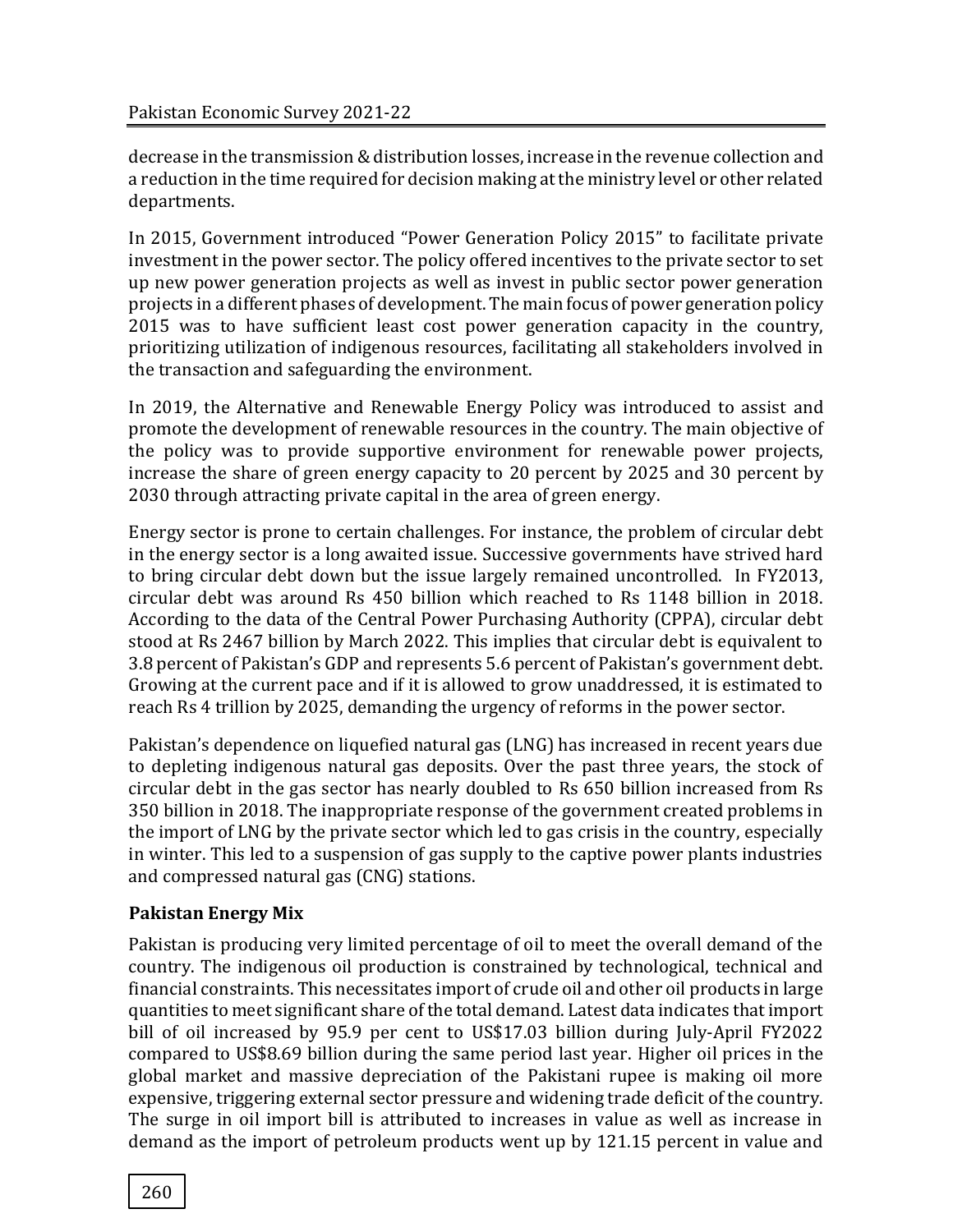24.18 percent in quantity. The Crude oil imports rose by 75.34 percent in value and 1.4 per cent in quantity during the period under review. Similarly, liquefied natural gas witnessed an increase of 82.90 percent in value, while liquefied petroleum gas (LPG) imports also jumped by 39.86 percent during July-April FY2022.

The scarce natural gas reserves of the country are quickly depleting due to substantial increase in the demand for gas, putting huge pressure on the limited natural gas reserves of the country. Government is looking for both short as well as long-term alternatives solutions to respond effectively to the substantial energy requirements. Keeping in view the rising demand for energy, Government is focusing to develop new exploratory wells to increase the supply of national gas. In addition to that, LNG and piped gas are being imported. In the FY2021, around 373 million MMBTU of LNG gas worth around US\$3.4 billion was imported. This corresponds to around 30 percent of the total natural gas consumption in the country. During July-Feb FY2022, 75.64 percent gas is domestically produced, while 24.36 percent of gas is being imported.

Coal is also used for electricity generation in Pakistan. Thar has the largest coal reserves in the country which has been actively developed in recent years. The first Thar plant, having capacity of 660 MW, became operational in the first quarter of FY2020. Currently, the overall electricity generation from coal has reached to 5280 MW. Thar coal is contributing 1,320 MW, while imported coal contribution in electricity generation is 3,960 MW which is around 75 percent of the total electricity generation from coal in the country. Electricity generation configuration is relying heavily on the imported coal and this trend is likely to change as units based on the Thar field are added to the electricity generation mix.

Pakistan is very rich in hydropower and has the enormous potential to generate electricity from water. The estimated total hydropower potential of Pakistan is around 60,000 MW. The country is not utilizing full potential and using nearly 16 percent of the total hydropower potential. The high investment cost for the installation of hydroplants, development of electricity transmission network and resettlement of the affected population are few reasons for hydropower not being exploited to its full capacity. Currently, the Hydro installed capacity is 10,251 MW which is around 25 percent of the total installed capacity.

Pakistan has wind corridors as well and there is huge potential to generate electricity from wind. It is estimated that Pakistan can generate 50,000 MW from wind. The contribution of Wind in the total installed capacity is 4.8 percent and currently stood at 1,985 MW. The potential for solar power in Pakistan is also high. The sunlight is available abundantly almost throughout the country. Currently, the capacity share of these renewable resources is small, but it is expected to increase sharply, as reflected in the Alternative and Renewable Energy Policy 2019. The installed capacity of solar is 600 MW which is around 1.4 percent of the total installed capacity.

Pakistan is also producing energy from the nuclear technology whose contribution is increasing gradually. The gross capacity of the nuclear power plants was 2,530 MW that supplied about 7,076 million units of electricity to the national grid during July-March FY2021. The gross capacity of nuclear power plants has increased by 39 percent and it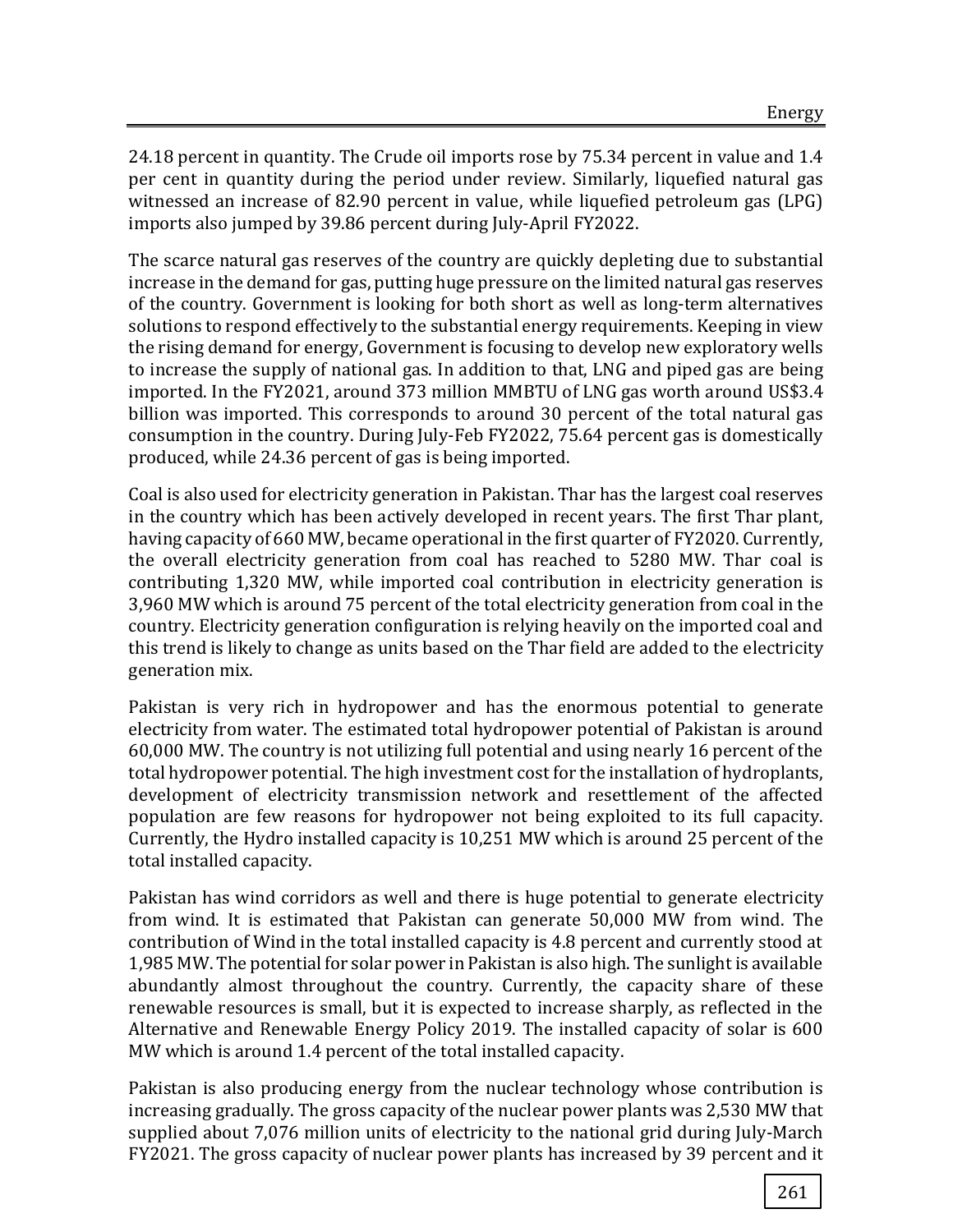stood at 3,530 MW that supplied 12,885 million units of electricity to the national grid during July-March FY2022.

## **Pakistan's Electricity Generation Capacity**

The total electricity generation capacity during July-April 2022 has increased by 11.5 percent and it reached 41,557 MW from 37261 MW during the same period last fiscal year.

| Table 14.1: Installed Capacity (MW)          |                           |                           |  |  |
|----------------------------------------------|---------------------------|---------------------------|--|--|
|                                              | FY2020-21<br>(July-April) | FY2021-22<br>(July-April) |  |  |
| Installed Capacity (MW)                      | 37,261                    | 41,557                    |  |  |
| Source: Ministry of Energy, (Power Division) |                           |                           |  |  |

# **Fuel-wise Installed Capacity**

The percentage share of Hydel in total installed fuel-wise capacity has marginally reduced to 24.7 percent during July-April FY2022 as compared to its share in FY2021. The contribution of RLNG in the installed capacity has increased to 23.8 percent in July-April 2022 from 19.66 percent. The percentage share of coal remained the same, although there is an increase in the installed MW from 4,770 MW during July-April 2021 to 5,332 during July-April 2022. The percentage contribution of gas has declined from 12.15 percent during July-April 2021 to 8.5 percent in July-April 2022.



There is an increase in the percentage share of renewable energy which is a good sign for the economy as well as for the environment. The percentage contribution of Nuclear has increased to 8.8 percent during July-April FY2022 from 6.68 percent during July-April FY2021. The share of wind has increased from 3.31 percent to 4.8 percent while the percentage share of solar has increased from 1.07 percent in July-April FY2021 to 1.4 percent during July-April FY2022.

| Table 14.2: Fuel-wise Installed Capacity Breakup JULY-April FY2022 |                                                                                                                             |                      |  |  |
|--------------------------------------------------------------------|-----------------------------------------------------------------------------------------------------------------------------|----------------------|--|--|
|                                                                    | Installed (MW)                                                                                                              | Percentage (%) Share |  |  |
| Hydel *                                                            | 10,251                                                                                                                      | 24.7                 |  |  |
| $RLNG**$                                                           | 9,884                                                                                                                       | 23.8                 |  |  |
| RFO                                                                | 5,958                                                                                                                       | 14.3                 |  |  |
| COAL                                                               | 5,332                                                                                                                       | 12.8                 |  |  |
| Gas                                                                | 3,536                                                                                                                       | 8.5                  |  |  |
| Nuclear***                                                         | 3,647                                                                                                                       | 8.8                  |  |  |
| $Wind***$                                                          | 1,985                                                                                                                       | 4.8                  |  |  |
| Solar                                                              | 600                                                                                                                         | 1.4                  |  |  |
| Bagasse                                                            | 364                                                                                                                         | 0.9                  |  |  |
| Total                                                              | 41.557                                                                                                                      | 100.0%               |  |  |
|                                                                    | XIZ and Had al Darren O Hatta of OZO MM Care director musting an Commissioning to the fact that the fact that Had Care dire |                      |  |  |

Karot Hydel Power 2 Units of 360 MW Capacity are running on Commissioning test and are included in Installed Capacity. \*\*All KE power plants are operated on Indigenous gas and RLNG as the same is supplied by SSGC on co-mingled basis. \*\*\*Supply from KANUPP was discontinued from August 2021

\*\*\*\*Two Wind Power Plants 100 MW Capacity are running on Commissioning test and are included in Installed Capacity.

Source: Ministry of Energy, (Power Division)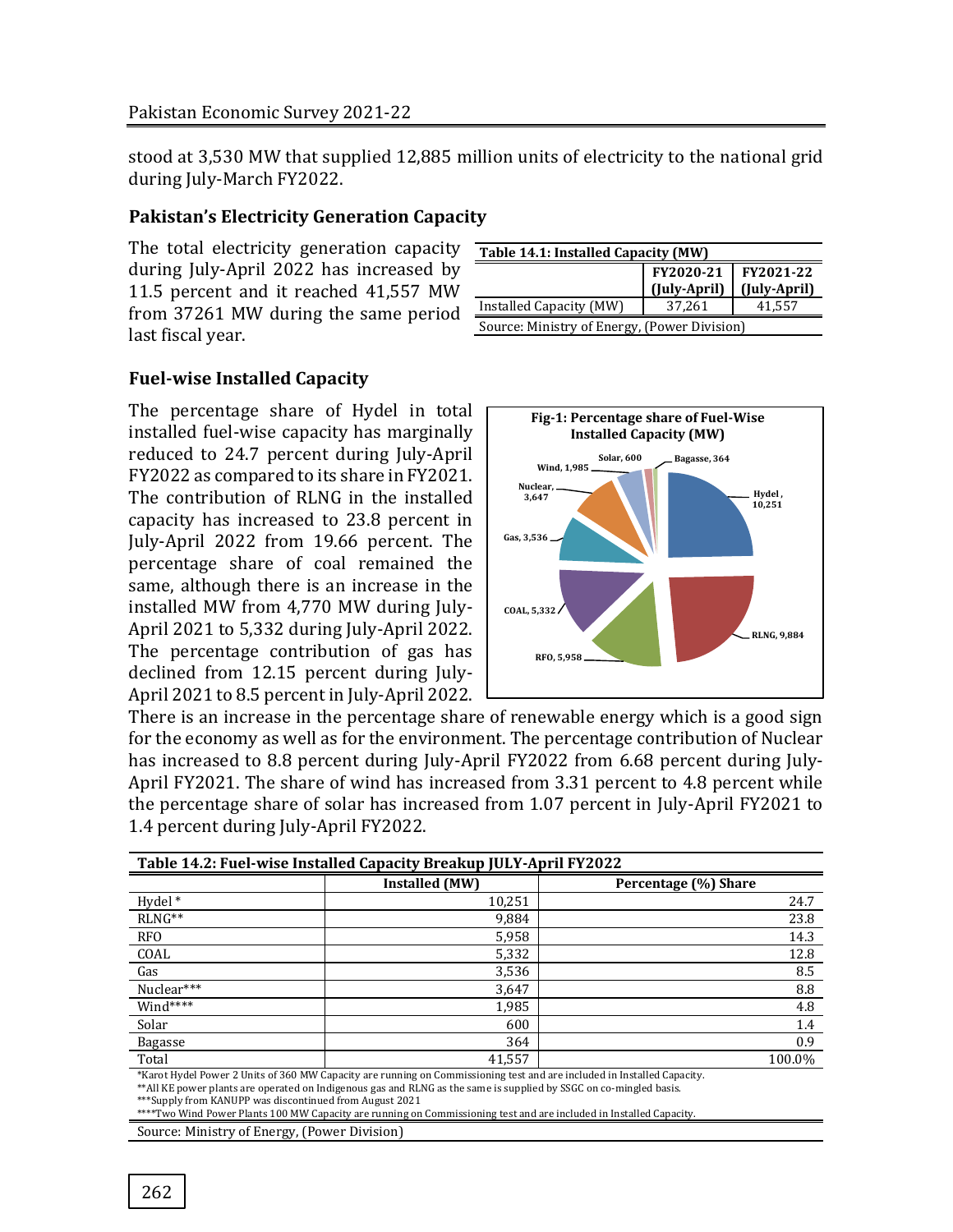#### **Share in Electricity Generation**

There is a slight shift in the percentage share of different sources in electricity generation. Thermal has still the largest share in electricity generation in the country, although its percentage contribution has declined from 62.5 percent during Jul-April FY2021 to 60.9 percent during Jul-April FY2022. Similarly, the percentage contribution of Hydel in electricity generation has also reduced from 27.8 percent in Jul-April FY2021 to 23.7 percent during Jul-April FY2022. The percentage share of Nuclear has increased from 7.2 percent during Jul-April FY2021



to 12.35 percent during Jul-April FY2022. The contribution of renewable in the electricity generation has increased from 2.4 percent during Jul-April FY2021 to 3.02 percent in the first ten months of FY2022.

| Table 14.3 Share in Electricity Generation in (GWh)           | Percentage share                    |                                     |                                     |                                   |                                   |                                      |
|---------------------------------------------------------------|-------------------------------------|-------------------------------------|-------------------------------------|-----------------------------------|-----------------------------------|--------------------------------------|
|                                                               | <b>FY2020</b><br>(Jul-Apr)<br>(GWH) | <b>FY2021</b><br>(Jul-Apr)<br>(GWH) | <b>FY2022</b><br>(Jul-Apr)<br>(GWH) | <b>FY2020</b><br>(Jul-Apr)<br>(%) | <b>FY2021</b><br>(Jul-Apr)<br>(%) | <b>FY2022</b><br>(July-April)<br>(%) |
| Thermal                                                       | 65,317                              | 71,178                              | 74,862                              | 61.43                             | 62.52                             | 60.9                                 |
| Hydel                                                         | 30,136                              | 31,730                              | 29,181                              | 28.34                             | 27.87                             | 23.7                                 |
| Nuclear                                                       | 8.101                               | 8,218                               | 15,182                              | 7.62                              | 7.22                              | 12.4                                 |
| Renewable                                                     | 2,768                               | 2,715                               | 3.709                               | 2.60                              | 2.38                              | 3.0                                  |
| Total                                                         | 106,322                             | 113,842                             | 122,934                             | 100                               | 100                               | 100                                  |
| The Electricity Generation is inclusive of K-Electric System. |                                     |                                     |                                     |                                   |                                   |                                      |
| Source: Ministry of Energy, (Power Division)                  |                                     |                                     |                                     |                                   |                                   |                                      |

## **Electricity Consumption**

The first ten months of the current fiscal year has not seen any major shift in the consumption pattern of electricity. The share of household in electricity consumption has slightly declined from 49.1 percent in FY2021 to 47.0 percent in FY2022. Electricity consumption in the commercial sector has also witnessed a decline and stood at 7 percent in FY2022, down from 7.4 percent in FY2021. However, the share of Industry in electricity consumption has increased to 28 percent during July-April FY2022 from 26.3 percent during July-April FY2021. The use of electricity in agriculture sector has slightly increased to 9 percent from 8.9 percent. The share of electricity consumption in other sectors, including public lighting, general services and other government traction has decreased to 8 percent from 8.3 percent.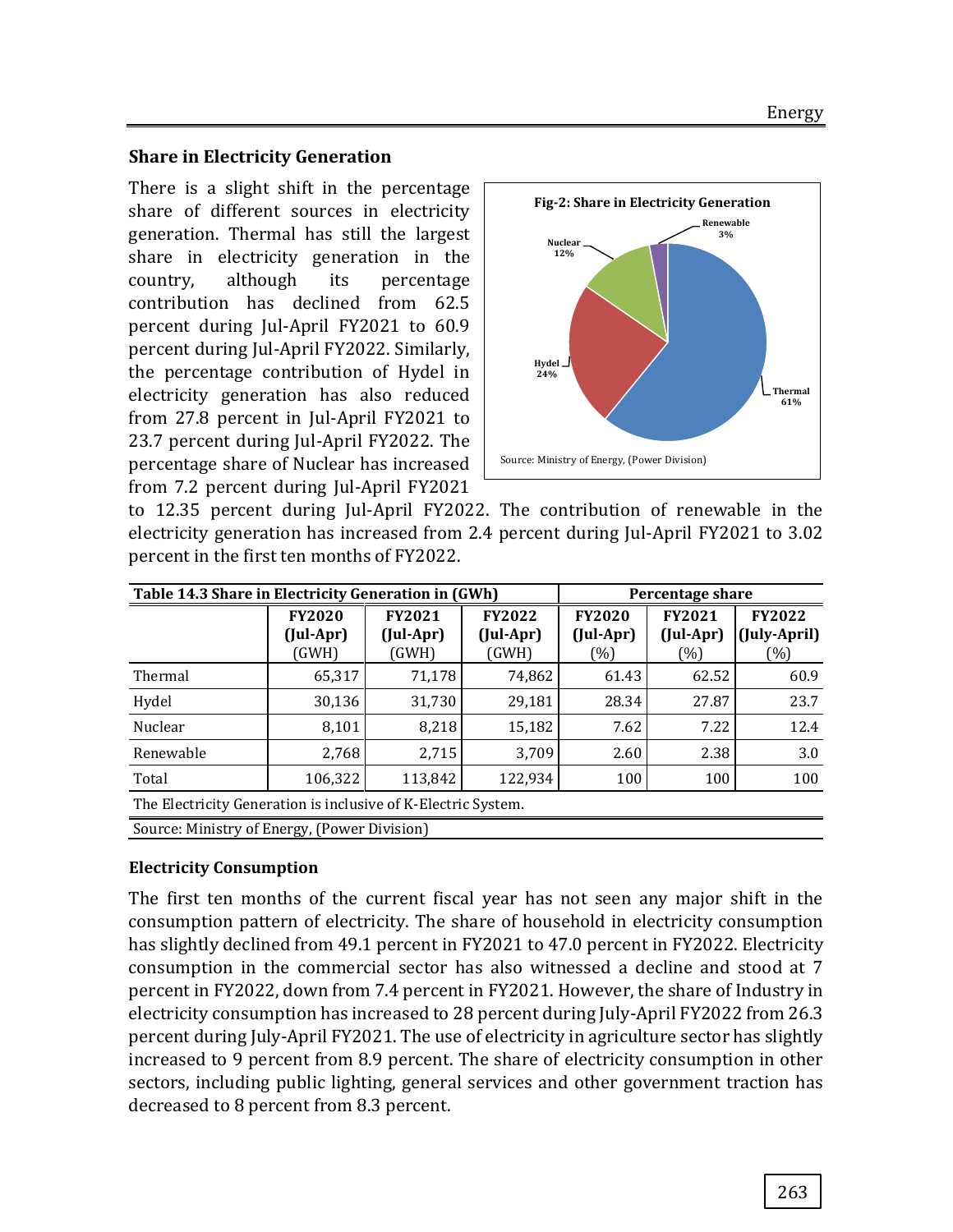| Table 14.4: Share in Electricity Consumption |                                                  |                  |                        |                        |  |  |
|----------------------------------------------|--------------------------------------------------|------------------|------------------------|------------------------|--|--|
| <b>Sector</b>                                |                                                  | Units sold (GWh) | Percentage share       |                        |  |  |
|                                              | FY2020-21<br>FY2021-22<br>(Jul-Mar)<br>(Jul-Mar) |                  | FY2020-21<br>(Jul-Mar) | FY2021-22<br>(Jul-Mar) |  |  |
| Household                                    | 41,508                                           | 42,055           | 49.1                   | 47                     |  |  |
| Commercial                                   | 6,246                                            | 6,648            | 7.4                    | 7                      |  |  |
| Industry                                     | 22,280                                           | 25,160           | 26.3                   | 28                     |  |  |
| Agriculture                                  | 7,558                                            | 8,151            | 8.9                    | 9                      |  |  |
| Others                                       | 7,008                                            | 7,347            | 8.3                    | 8                      |  |  |
| <b>Grand Total</b>                           | 84,600                                           | 89,361           | 100                    | 100                    |  |  |
| Source: HDIP                                 |                                                  |                  |                        |                        |  |  |



## **Oil Sector**

Pakistan generates its power from an energy mix that includes oil, gas including natural gas and LNG, coal, renewable sources including solar, wind and hydro energy, nuclear, and biomass. The energy sector is heavily dependent on imported fuel including oil and LNG and will continue to rely on its imports because of the low domestic capacity. Higher oil prices in the global market and massive depreciation of the Pakistani rupee making oil imports more expensive, triggering external sector pressure and is widening trade deficit of the country. The surge in oil import bill is attributed to increases in value as well as increase in quantity demanded. Oil import bill increased by 95.9 percent to US\$17.03 billion July-April FY2022 compare to US\$8.69 billion during the corresponding period last year. Further breakup showed that the import of petroleum products went up by 121.15 percent in value and 24.18 percent in quantity. During July-April FY2022, the import of petroleum products increased to US\$8.55 billion in July-April FY2022 compared to US\$3.87 billion during July-April 2021. The crude oil imports rose by 75.1 percent in value and 1.4 per cent in quantity during the period under review. Petroleum crude reached to US\$4.22 billion July-April FY2022 against US\$2.41 billion in the same period in FY2021. During July-March FY2022, the total processed imported crude stood at million metric tons while processed local crude recorded at 2.31 million metric tons. Similarly, the import of LNG has increased by 39.86 percent during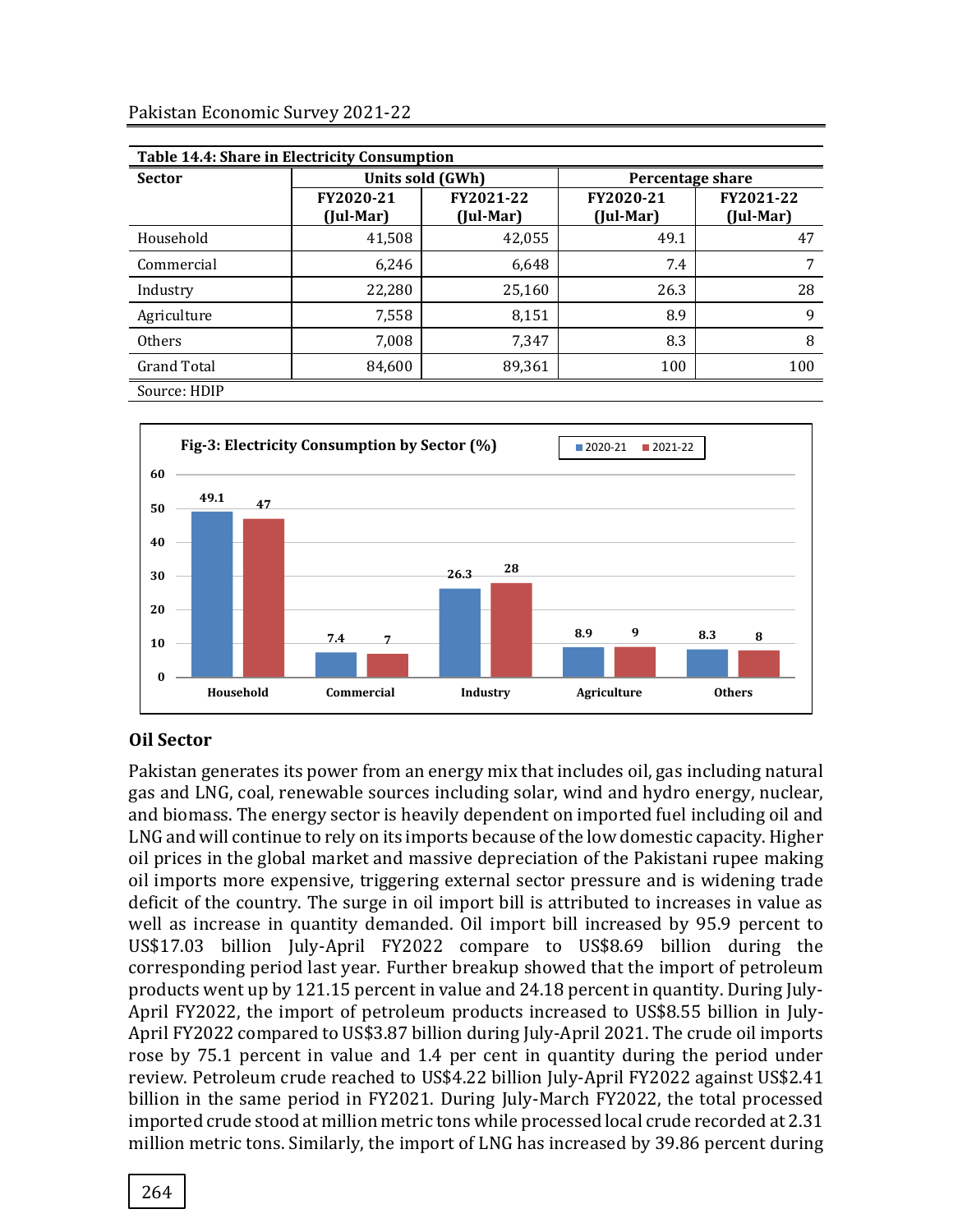July-April FY2022. It is important to note that increase in LPG is largely triggered by increase in value which stood at 82.90 percent.

# **Gas Sector**

The indigenous supply of natural gas witnessed a decline of around 5 percent and its contribution recorded at 33.1 percent in the total primary energy supply mix of the country. The available statistics for July-March FY2022 indicate that Pakistan has an extensive gas network of over 13,513 KM transmission,155,679KM distribution and 41,231KM services gas pipelines to cater the requirement of millions of consumers. The number of consumer has increased from 10.3 million to more than 10.7 million across the country. Government's policies to enhance indigenous gas production to meet increasing demand of energy in the country proved effective. At present, the capacity of two Floating Re-gasification Storage Units (FRSU) to Re-gasified Liquefied Natural Gas (RLNG) is 1200 MMCFD. RLNG is being imported to bridge the widening gap between demand and supply of gas in the country. The average natural gas consumption has declined from 3,723 MMCFD to about 3,565 MMCFD during July-March FY2022. This also includes 863 MMCFD volume of RLNG during July 2021 to March 2022. During July 2021 to March 2022, the two Gas utility companies (SNGPL & SSGCL) have laid 67 km Gas Transmission network, 3,244 Km Mains and 829 Km Services lines and connected 108 villages/towns to gas network. During July-March FY2022, 259,212 additional gas connections including 257,644 domestic, 1473 commercial and 95 industrial were provided across the country compared to 304,573 additional gas connections provided during the same period in last fiscal year.

It is expected that gas will be supplied to approximately 736,060 new consumers (this target is subject to approval/revision by OGRA) during FY2023. Gas utility companies have planned to invest Rs 27,669 million on Transmission projects, Rs 77,484 million on distribution projects and Rs 8,746 million on other projects bringing the total investment of Rs 113,899 million during the fiscal year 2022-23.

| Table 14.5: Sector Wise Natural Gas Consumption in million Cubic Feet Per Day (Mmcfd) |                        |             |              |  |  |  |
|---------------------------------------------------------------------------------------|------------------------|-------------|--------------|--|--|--|
| <b>Sector</b>                                                                         | <b>Gas Consumption</b> | <b>RLNG</b> | <b>Total</b> |  |  |  |
| Power                                                                                 | 560                    | 555         | 1,115        |  |  |  |
| Domestic                                                                              | 907                    |             | 908          |  |  |  |
| Commercial                                                                            | 62                     | 8           | 70           |  |  |  |
| Transport(CNG)                                                                        | 49                     | 23          | 72           |  |  |  |
| Cement                                                                                |                        |             |              |  |  |  |
| Fertilizer                                                                            | 684                    | 51          | 735          |  |  |  |
| General Industry                                                                      | 439                    | 225         | 664          |  |  |  |
| Total                                                                                 | 2,702                  | 863         | 3,565        |  |  |  |
| Sources: Ministry of Energy (Petroleum Division)                                      |                        |             |              |  |  |  |

The consumption of natural gas in power sector has reduced from 610 MMCFD to 560 MMCFD. The use of gas in domestic sector has also decreased to 907 MMCFD during July-March FY2022 from 915 MMCFD in the same period last year. Commercial sector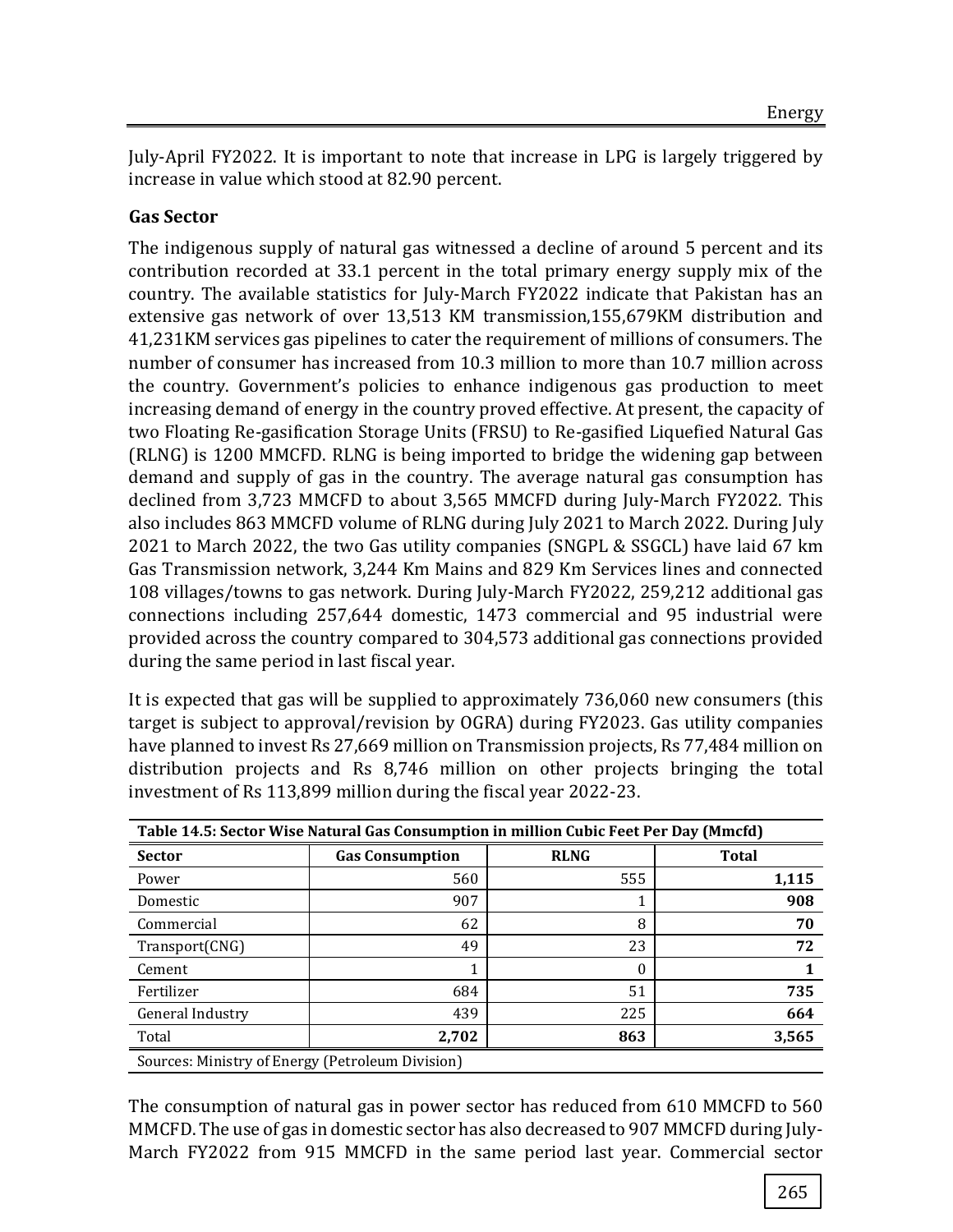witnessed a decline in the use of gas and its consumption registered at 62 MMCFD during July-March FY2021-22. Earlier it was 65 MMCFD during the first nine months of FY2021- 22. The use of gas (CNG) in the transport sector has declined to 49 MMCFD from 63 MMCFD. The consumption of gas in fertilizer sector has reduced from 687 MMCFD to 684 MMCFD while the consumption in general industry has increased to 439 MMCFD from 433 MMCFD. However, total consumption of gas has reduced to 2,702 MMCFD during July-March FY2022 from 2,773 MMCFD during the same period in FY2021.

# **Nuclear Energy**

Government has formulated several policies for the development of the power sector in the past. The aims of these policies were elimination of inefficiencies in existing generation, transmission and distribution systems, as well as diversification of the energy generation mix with maximum utilization of indigenous energy resources to supply reliable, affordable and clean electricity.

Development of nuclear power remained the responsibility of the Pakistan Atomic Energy Commission (PAEC). PAEC is generating electricity through nuclear power in the country.

PAEC started operation of its first nuclear power plant, Karachi Nuclear Power Plant (KANUPP) on August 01, 1971. KANUPP completed 50 years of safe operation on August 01, 2021 and was shut down permanently for decommissioning. It is a true symbol of success and pride for Pakistan by generating and providing cheap electricity to the general public.

At present, there are six nuclear power plants (NPPs) operating on two sites in the country. Among these six NPPs, two units of Karachi Nuclear Power Plant (K-2, K-3) at Karachi and four units of Chashma Nuclear Power Plants (C-1, C-2, C-3 & C-4) at Chashma, Mianwali Punjab. Last year, the gross capacity of these nuclear power plants was 2,530 MW that supplied about 7,076 million units of electricity to the national grid during July-March 2020-21. The capacity of these nuclear power plants has increased this year and the gross capacity of NPPs stood at 3530 MW that supplied 12,885 million of electricity to the National grid during 1st July 2021 to 31st March 2022. This shows in increase of 39 percent in terms of MW and 82 percent increase terms of units supplied.

Despite COVID-19 difficulties, NPPs performed effectively in these difficult times by supplying uninterrupted and continuous power at highest capacity factors. One of these plants, K-2 has made a new record in Pakistan's history by operating for 100 days continuously since its commercial operation date, becoming the first nuclear power generation plant to achieve this milestone. K-3 was connected to the national grid on 4th March 2022. The provincial acceptance of K-3 is expected on 15<sup>th</sup> April 2022.

PAEC is planning for the construction of another nuclear power plant at Chashma near Mianwali. The site is already home to four operating nuclear plants. This unit, named as C-5, will replicate the design characteristics of K-2 and K-3.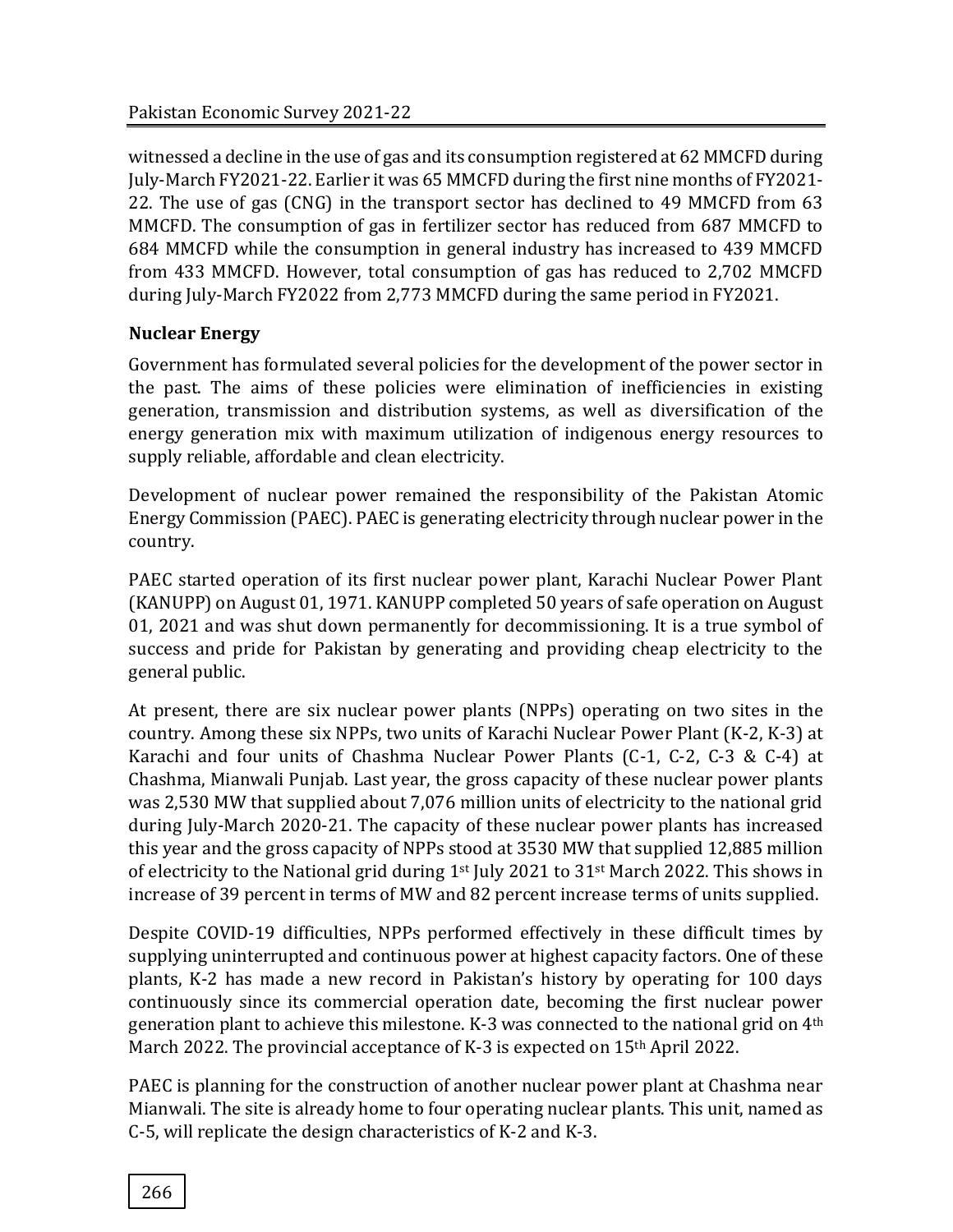| <b>Table 14.5: Performance of Nuclear Power Plants</b>                |               |            |                   |                                               |  |  |
|-----------------------------------------------------------------------|---------------|------------|-------------------|-----------------------------------------------|--|--|
|                                                                       | Capacity (MW) |            |                   | <b>Electricity sent to Grid (million kWh)</b> |  |  |
| Plant                                                                 | Gross         | <b>Net</b> | FY2021-2022       | Lifetime up to                                |  |  |
|                                                                       |               |            | <b>July-March</b> | <b>March 2022</b>                             |  |  |
| KANUPP*                                                               | 100           | 90         | 45                | 14,972                                        |  |  |
| $C-1$                                                                 | 325           | 300        | 1,861             | 43,919                                        |  |  |
| $C-2$                                                                 | 325           | 300        | 1,779             | 24,709                                        |  |  |
| $C-3$                                                                 | 340           | 315        | 1,681             | 12,716                                        |  |  |
| $C-4$                                                                 | 340           | 315        | 1,500             | 10,539                                        |  |  |
| $K-2$                                                                 | 1,100         | 1,017      | 5,874             | 6,887                                         |  |  |
| $K-3$                                                                 | 1,100         | 1,017      | 145               | 145                                           |  |  |
| * KANUPP permanently shut down for decommissioning on August 01, 2021 |               |            |                   |                                               |  |  |
| Source: Pakistan Atomic Energy Commission                             |               |            |                   |                                               |  |  |

#### **Mineral Sector**

Coal is an important source of energy and power sector uses significant share of coal for the generation of electricity. Generally, indigenous coal is consumed in brick kilns and cement factories while imported coal is used for power generation, cement manufacturing and other industries like steel making, etc. During FY2021, domestic coal production figured around 9.3 million tonnes, and about 18.9 million tonnes of coal were imported. During July-Feb FY2022, the import of coal stood at 12.21 million metric tons. The consumption of coal in cement and other industry has significantly declined from 37.6 percent July-March FY2021 to 24.1 percent during July-March FY2022. The consumption of coal has increased from 19.7 percent in July-March FY2021 to 31.4 percent during July-March FY2022. Power sector uses most of the coal and the share has increased to 44.5 percent during July-March FY2022 from 42.7 percent during the corresponding period last year.

#### **Private Power and Infrastructure Board (PPIB)**

PPIB is struggling to embrace the profound economic changes and associated goals of access to affordable energy for sustainable economy. PPIB is well aware of the existed challenges of the energy sector and its transformation needed for the energy system. As a long term vision, PPIB strives hard to respond effectively to successfully meet the growing and changing energy paradigm. Since its inception in 1994, PPIB has a track record of attracting around US\$23

| Table 14.6: Consumption of Coal by Sector      |                       |                       |  |  |  |
|------------------------------------------------|-----------------------|-----------------------|--|--|--|
| $(000$ metric ton)                             |                       |                       |  |  |  |
| Sectors                                        | 2020-21               | 2021-22               |  |  |  |
| Cement/Other<br>Industry                       | 7,875.0<br>$(37.6\%)$ | 5,300.0<br>$(24.1\%)$ |  |  |  |
| Brick kiln<br>Industry                         | 4,125.0<br>$(19.7\%)$ | 6,900.0<br>$(31.4\%)$ |  |  |  |
| Power (WAPDA<br>&IPPs)                         | 8,925.0<br>$(42.7\%)$ | 9,800.0<br>$(44.5\%)$ |  |  |  |
| Total                                          | 20,925.0<br>$(100\%)$ | 22,000.0<br>$(100\%)$ |  |  |  |
| Source: Petroleum Division, Ministry of Energy |                       |                       |  |  |  |

billion of investment with the establishment of forty IPPs totalling 18,211 MW and a mega High-Voltage Direct Current (HVDC) transmission line project in the country. This constitutes around 50 percent of installed power generation capacity in the country.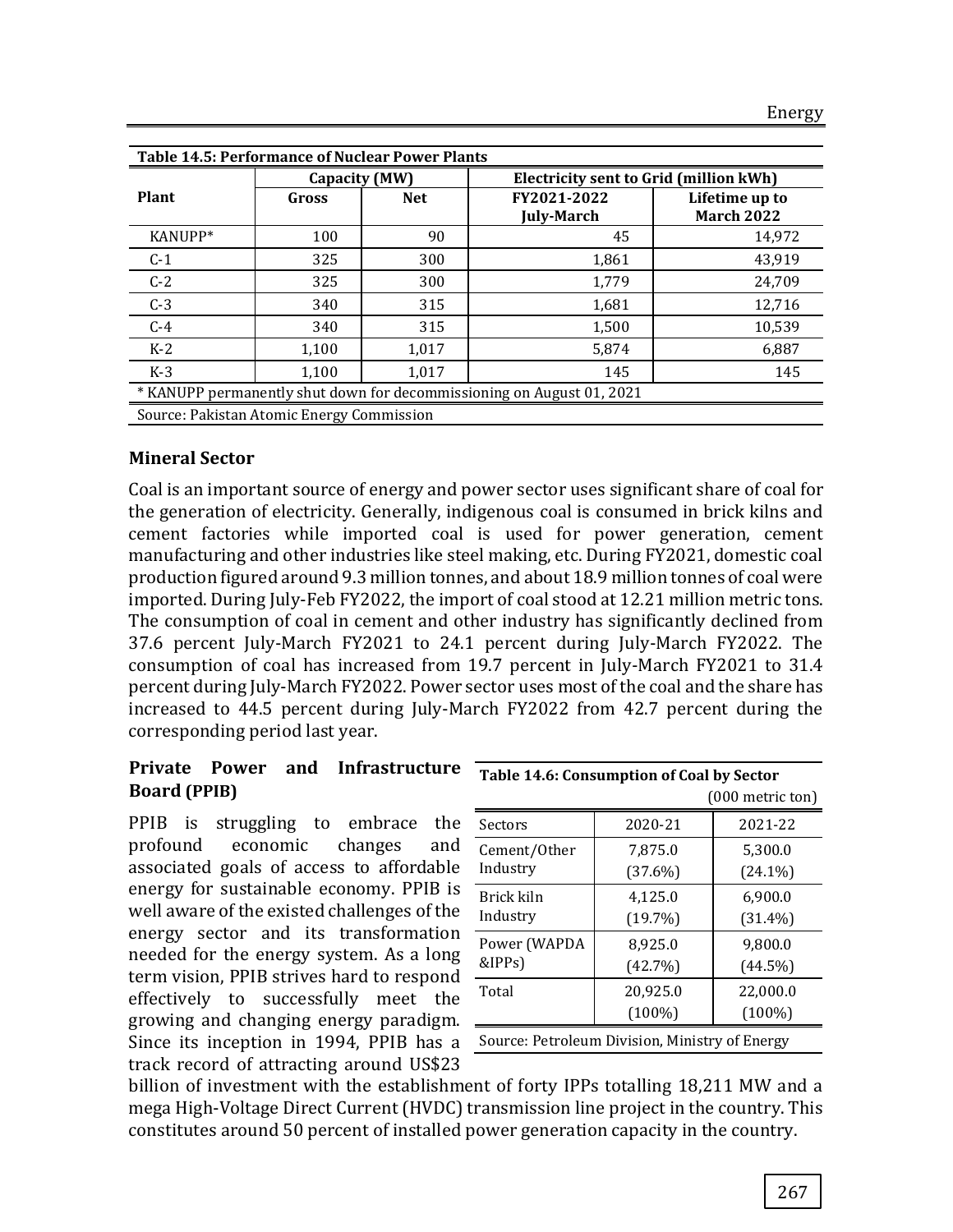Pakistan Economic Survey 2021-22

| Table 14.7: Installed power generation capacity |                                                |                  |                               |                    |                  |                    |
|-------------------------------------------------|------------------------------------------------|------------------|-------------------------------|--------------------|------------------|--------------------|
|                                                 | <b>Completed Projects: Fuel/Technologies</b>   |                  |                               |                    |                  |                    |
| Total                                           | Hydro                                          | <b>Thar Coal</b> | Natural/Low<br><b>BTU Gas</b> | <b>RLNG</b>        | Imported<br>Coal | 0il                |
| 18,211<br><b>MW</b>                             | 333<br><b>MW</b>                               | 1,320<br>MW      | 5,372<br><b>MW</b>            | 3,633<br><b>MW</b> | 3,960<br>MW      | 3,593<br><b>MW</b> |
|                                                 | Source: Private Power and Infrastructure Board |                  |                               |                    |                  |                    |

At present, PPIB is implementing two robust policy frameworks having market competitive incentives and simplified procedures for the investors. The "Power Generation Policy 2015" and the "Policy Framework for Private Sector Transmission Line Projects 2015" were launched to attract new investments for development of new power generation projects and augmentation of transmission network in the country. These policy frameworks have so far received overwhelming market response, by attracting many renowned local and international investors and lenders.

## **Portfolio of the Upcoming Projects**

Government of Pakistan and subsequently PPIB are fully cognizant of the climate change agenda. Therefore, maximum attention has been paid to all projects including coal to ensure that these projects are strictly complying with international environmental standards of WB/IFC. PPIB is also working on 21 different projects ranging from Hydro, Thar coal, RLNG to imported coal. Details of these projects are given in table 14.8.

| Table 14.8: Portfolio of the Upcoming 21 Projects of 11,386 MW |                                                |                     |                                                     |                                                                           |  |  |
|----------------------------------------------------------------|------------------------------------------------|---------------------|-----------------------------------------------------|---------------------------------------------------------------------------|--|--|
|                                                                | <b>FC</b> achieved/Under<br>Construction       | <b>LOS</b> Issued   | <b>Candidate Projects in</b><br>the IGCEP portfolio | To be processed as per<br>the requirement of new<br>capacity in the IGCEP |  |  |
| Hydro                                                          | 2 IPPs of                                      | 4 IPPs of           | 4 IPPs of                                           | 4 IPPs of                                                                 |  |  |
|                                                                | 1604 MW                                        | 1839 MW             | 1,472 MW                                            | 1,260 MW                                                                  |  |  |
| Thar Coal                                                      | 3 IPPs of                                      | 1 IPPs of           | 1 IPP of                                            |                                                                           |  |  |
|                                                                | 1,980 MW                                       | 330 MW              | 1,320 MW                                            |                                                                           |  |  |
| <b>RLNG</b>                                                    | 1 IPP of<br>1,263 MW                           |                     |                                                     |                                                                           |  |  |
| <b>Imported Coal</b>                                           |                                                | 1 IPPs of<br>300 MW |                                                     |                                                                           |  |  |
| Total                                                          | 6 IPPs of                                      | 6 IPPs of           | 5 IPPs of                                           | 4 IPPs of                                                                 |  |  |
|                                                                | 4.847 MW                                       | 2.469 MW            | 2.792 MW                                            | 1,260 MW                                                                  |  |  |
|                                                                | Source: Private Power and Infrastructure Board |                     |                                                     |                                                                           |  |  |

## **Commissioning of 660 MW Thar Coal based Lucky Electric Power Project**

Recently, PPIB declared successful completion of the commissioning of a 660 MW Lucky Electric Power Plant at Bin Qasim. This critical power plant was earlier synchronized with the national grid towards the end of 2021 and after its extensive testing and relevant inspections since then led to its commercial operation on 21st March ,2022.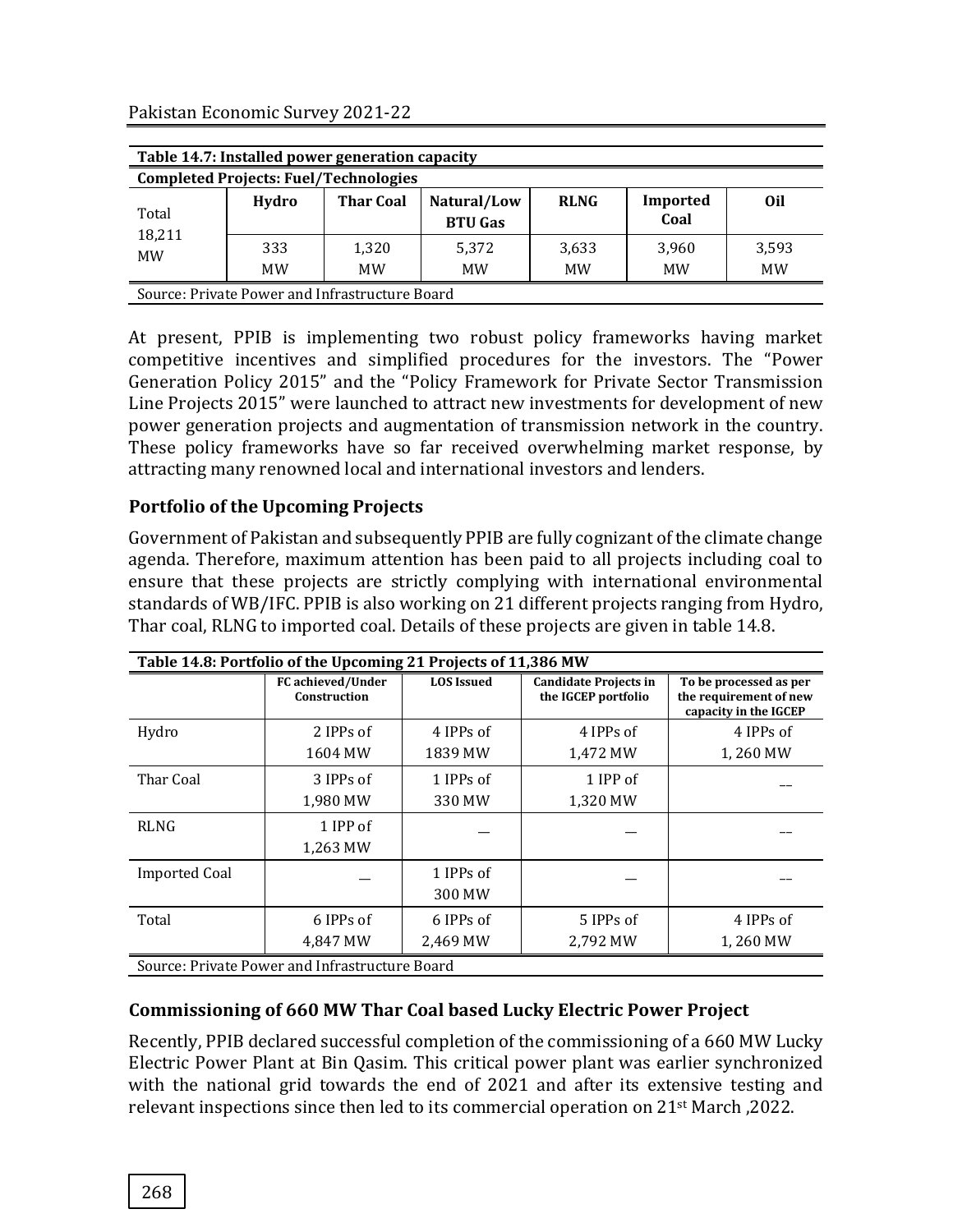#### **China-Pakistan Economic Corridor (CPEC)**

CPEC benefits Pakistan through development of multi-sector infrastructure projects including various projects in the energy sector. Overall, thirteen power generation projects of 11,648 MW are being facilitated by PPIB under CPEC. These include four hydropower projects of 3,428 MW, five Thar-coal based projects of 3,960 MW, four imported coal-based projects of 4,260 MW and a 660 kV High-Voltage Direct Current (HVDC) Transmission Line Project. Out of these, three imported coalbased power projects of 3,960 MW and one Thar coal-based power project of 660 MW have been commissioned, while ±660 kV Matiari-Lahore HVDC Transmission Line



Project has also started operations on commercial basis with effect from 1st September 2021. This is not only the first transmission line project developed by the private sector but the first ever HVDC transmission line in Pakistan as well. Furthermore, another nine IPPs of 7,028 MW which include four hydro IPPs of 3,428 MW, four Thar coal based IPPs of 3,300 MW and one imported coal based IPP of 300 MW are at different stages of processing.



Besides the paramount advantage of generating much needed electricity, these projects would play instrumental role in promoting economic development, creating employment opportunities and improving livelihoods through social and development works at their respective locations.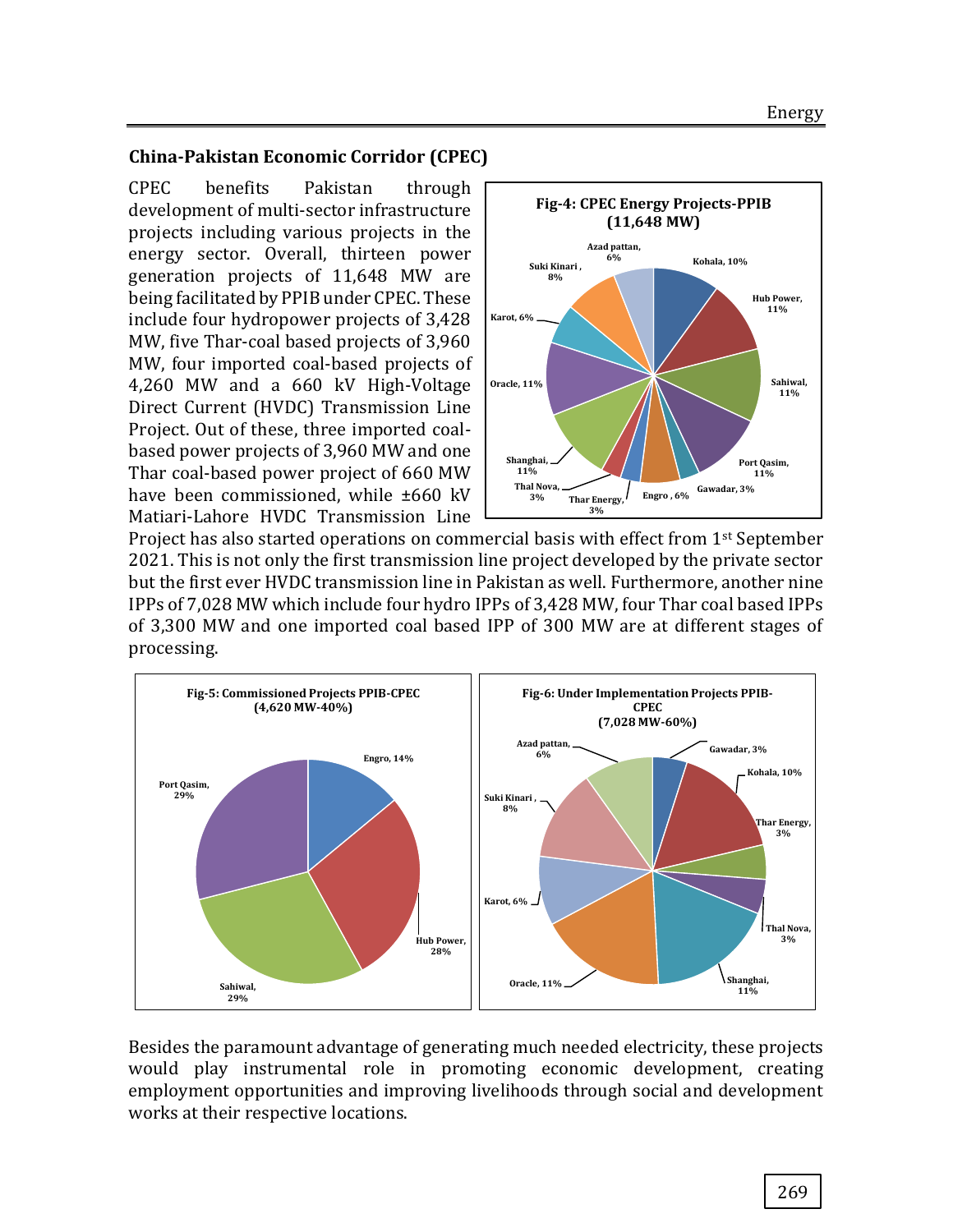## **PPIB Amendment Bill 2022: Merger of AEDB into PPIB**

Originally, the Alternative and Renewable Energy (ARE) project development was within the mandate of PPIB. However, in order to build more focus on ARE in line with the government's international commitments for environment friendly energy development the Alternative Energy Development Board (AEDB) was established in 2003. From the administrative perspective, the AEDB was essentially tasked with the similar functions as that of PPIB's, except that its scope is limited to development of ARE projects, resulting in duplication of functions, resources and efforts. Therefore, it has been decided by the Government that the mandate of AEDB may be brought back to the fold of the PPIB by merging AEDB with PPIB. This will also dovetail with the Competitive Trading Bilateral Contract Market (CTBCM) which envisions an Independent Auction Agent (IAA) that will be assigned the task of conducting the auctions/biddings on behalf of DISCOs; where PPIB as single entity will act as IAA. In this regard, after due process, the Private Power Infrastructure Board (Amendment) Bill 2022 has been introduced in the National Assembly on 21<sup>st</sup> January 2022.

#### **Short Term Targets**

In line with the Government priorities, PPIB is targeting to continue prioritizing indigenous and renewable-resource based generation of power and is processing a portfolio which is largely dominated by hydro and Thar-coal based generation. Since majority of pipeline power generation projects are at advance stages, they require attention for accomplishing critical milestones. Accordingly, PPIB's is focusing on handling upcoming IPPs efficiently. The central focus of PPIB is the timely completion of these projects. In this regard, PPIB is targeting to complete eleven IPPs of around 6,000 MW mostly based on hydro and Thar coal based electric power plants during 2022-24. Summary is given in table 14.9.

| Table 14.9: PPIBs Upcoming IPP Electricity Generation Projects (MW)                                                                                                                                                        |       |           |                      |             |       |  |
|----------------------------------------------------------------------------------------------------------------------------------------------------------------------------------------------------------------------------|-------|-----------|----------------------|-------------|-------|--|
| Year                                                                                                                                                                                                                       | Hydro | Thar Coal | <b>Imported Coal</b> | <b>RLNG</b> | Total |  |
| 2022                                                                                                                                                                                                                       | 720   | $2.640*$  |                      | 1,263       | 4,623 |  |
| 2023                                                                                                                                                                                                                       | 7.08  |           |                      |             | 7.08  |  |
| 2024                                                                                                                                                                                                                       | 892   | 330       |                      |             | 1,222 |  |
| <b>Grand Total</b>                                                                                                                                                                                                         | 1.619 | 2.970     |                      | 1.263       | 5,852 |  |
| * includes 660 MW Lucky Electric Project which has achieved COD with effect from 21st March 2022<br>Note: Due to the COVID-19 Pandemic, the scheduled dates of the commissioning of some projects may be slightly revised. |       |           |                      |             |       |  |
| Source: Private Power and Infrastructure Board                                                                                                                                                                             |       |           |                      |             |       |  |

## **Other Future Plans of PPIB**

- In the backdrop of AEDB-PPIB merger, the mandate of PPIB is going to be expanded in the near future, as a result, power generation projects based on all fuels/technologies (except nuclear) would be processed by a single entity i.e. PPIB. In this regard, the gigantic target would be to add 37,339 MW of renewable energy projects (Wind, Solar, Bagasse and Hydro) by 2030.
- In near future, PPIB would be playing a critical role as Independent Auction Administrator (IAA) under Competitive Trading Bilateral Contract Market (CTBCM)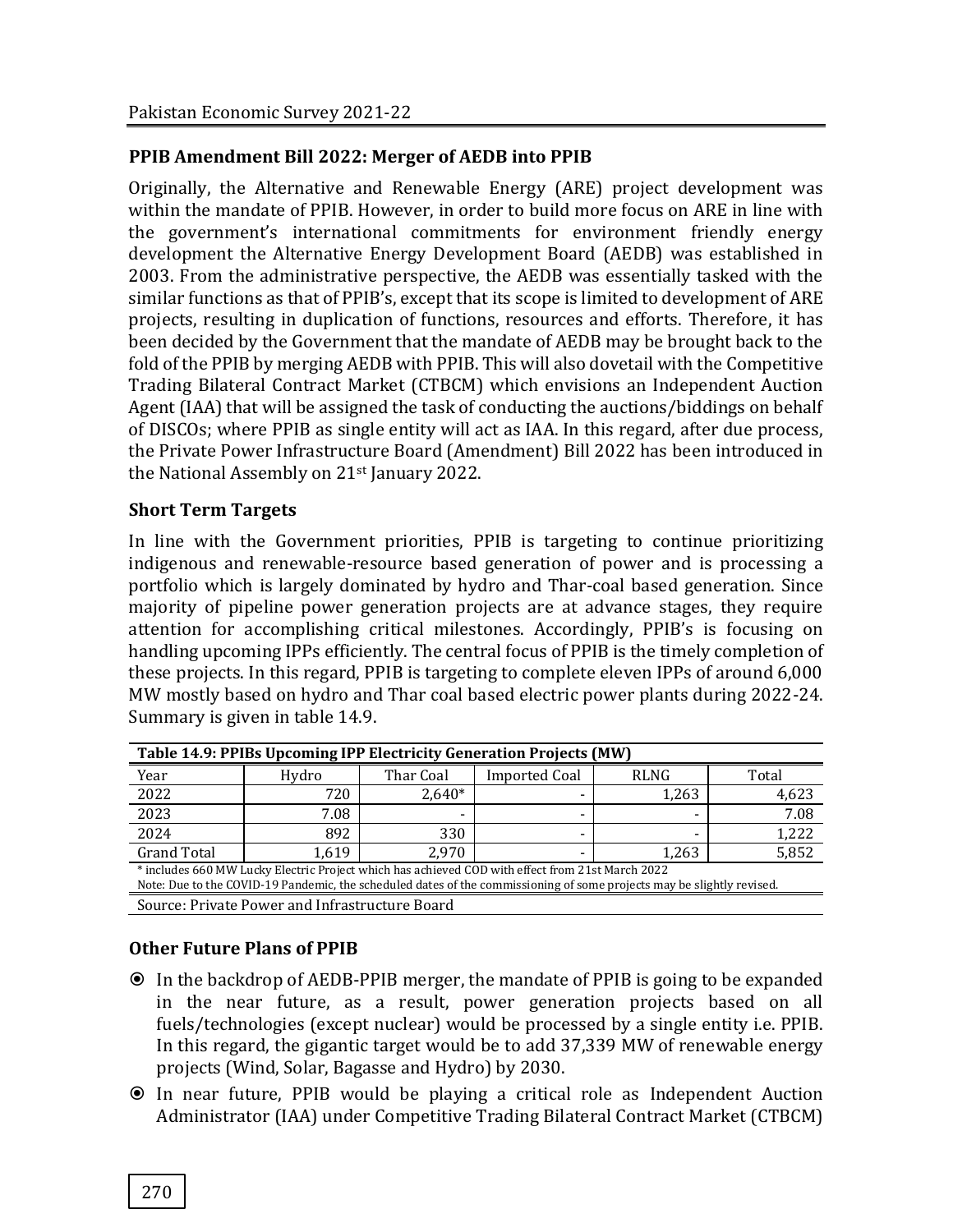of the Government for turning the existing market from single buyer model to a Competitive Wholesale Power Market.

- PPIB is aiming to undertake small hydropower projects under Tripartite Letter of Support (TLOS) regime so that share of clean and green electricity is increased in the overall energy-mix of country.
- For overcoming transmission constraints, PPIB is planning to undertake additional transmission line projects in the private sector to make this segment reliable and efficient.

For the first time, comprehensive planning has been carried out in Pakistan in the form of the Indicative Generation Capacity Expansion Plan (IGCEP), which includes expansion planning studies which is updated annually in order to retain accuracy in the wake of changing dynamics. PPIB is planning to process new hydro-based IPPs under International Competitive Bidding (ICB) mode in accordance with the findings of IGCEP study so that there is no situation of deficit or excess generation in the country.

# **Renewable Sector**

The GoP is striving hard to embrace the transformational changes in power system. AEDB is taking steps to ensure affordability, sustainability, energy security and energy access for all. Government is taking initiatives for the promotion of alternative and renewable technologies and emphasizing on utilization of indigenous and environmentally clean energy generation resources.

# **Development of IPP Based Projects**

In compliance of the Cabinet Committee on Energy (CCoE), decision, Alternative Energy Development Board has actively been facilitating different projects. The development of large scale grid connected ARE based power generation project is being pursued through private investors. The objective of projects under the umbrella of ARE is to exploit clean energy resources and increase the share of ARE in the energy mix. In compliance of the CCoE's decisions, AEDB has actively been facilitating these projects. These projects are placed under different categories.

Category- I: Projects under this category are in the pipeline and significant work has been done on these projects. 19 projects of 531 MW that have already been issued LOS subject to revision of tariff in case tariff determination has been done since more than one year or if the tariff validity period has lapsed

Category- II: Four solar PV projects of 250 MW capacities, listed under Category-II of the CCoE decisions, achieved Financial Closing in 2021 and were facilitated to carry out the construction of the projects. Six wind power projects of 300 MW capacity achieved Commercial Operation Date and started supplying electricity to the national grid. Another six wind power projects of 310 MW capacity were under construction and expected to achieve COD by April, 2022.

Category- III: AEDB prepared the Request For Proposal (RFP) package for carrying out competitive bidding for wind and solar projects falling under category-III and carried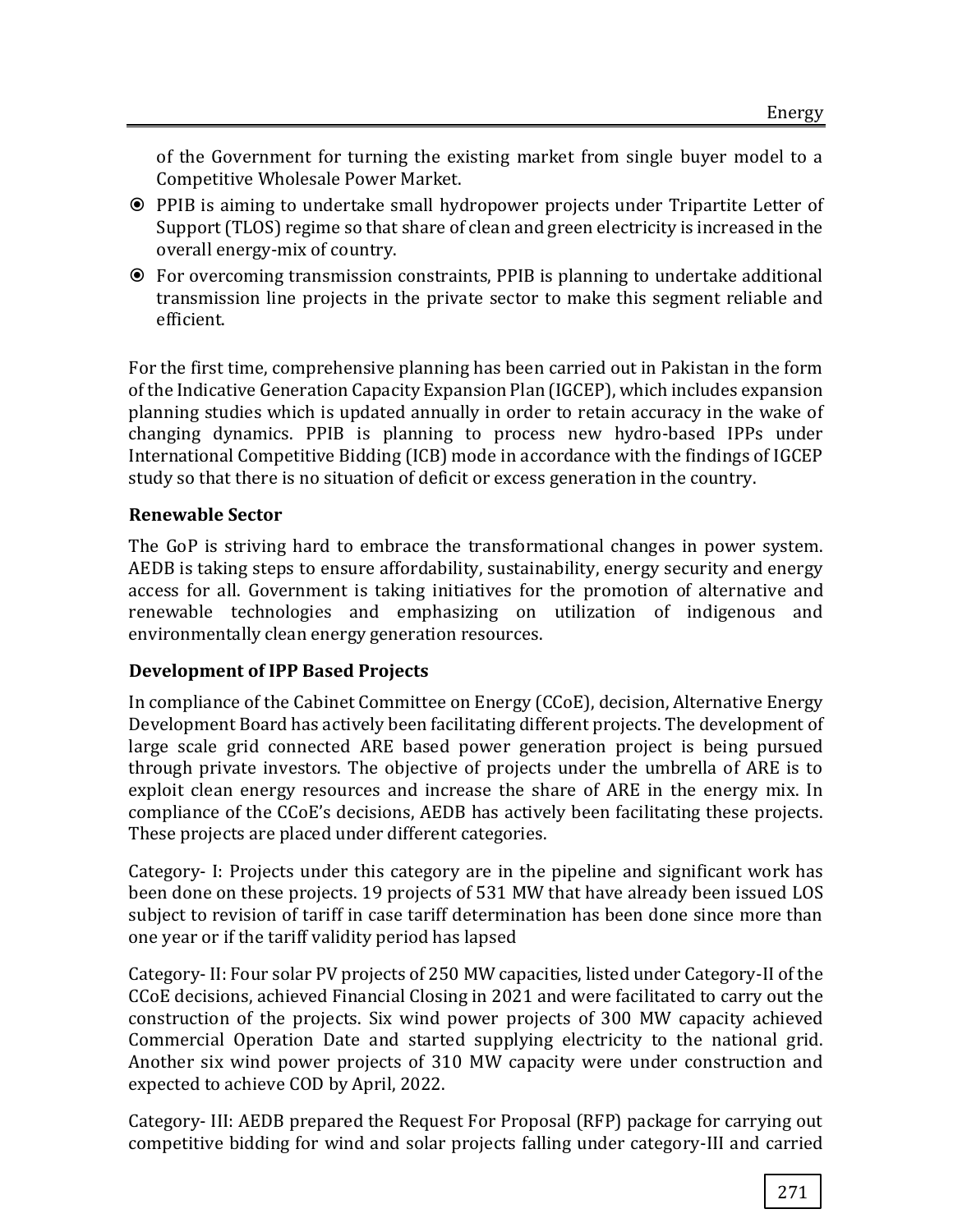out the revisions in the RFP documents as per the determination of NEPRA. RFP Packages are ready to be floated upon receipt of information pertaining to Interconnection Ready Zones (IRZs) by NTDC/DISCOs. The competitive bidding is planned to be initiated by June/July 2022.

# **Distributed Generation (Net Metering)**

Apart from large scale renewable projects, Government is also encouraging utilization of renewable energy technology at consumer ends across domestic, commercial, industrial sectors. AEDB has been promoting the renewable energy based net-metering deployments under the NEPRA (Alternative & Renewable Energy) Distributed Generation and Net Metering Regulations, 2015.

AEDB has also been carrying certification of service providers, vendors and installers of solar systems under AEDB (Certification) Regulations, 2018 in order to facilitate the consumers and DISCOs. The regulations were revised in August, 2021 with the aim of simplification under Government's vision of 'Ease of Doing Business'. AEDB issued certificates to one hundred one installers during July-Mar FY2022. As of March, 2022, the total number of active AEDB certified installers reached up to one hundred sixty two compare to 104 last year which shows an increase of 55 percent.

During July-Mar FY2022, a total of 10,783 net metering based systems of 196.77 MW capacity were installed by different segments of consumers. As of 31st December, 2021, the number of net-metering based solar installations had reached up to 17,950 with a cumulative capacity of 305.79 MW.

## **Major Activities to be Undertaken in Short-term**

- i. Facilitating remaining projects under Cat-I and Cat-II of the CCoE's decision in achievement of their Financial Closing.
- ii. Carry out competitive bidding for wind and solar power projects falling under Category-III of the CCoE decision, planned to be initiated by June/July 2022.
- iii. Preparation of Annual ARE Procurement Plan by the AEDB Board's Steering Committee on the basis of approved IGCEP.
- iv. Development of RFP package for carrying out competitive bidding in accordance with the approved Annual ARE Procurement Plan.
- v. Initiation of competitive bidding process for procurement of new ARE capacity under the ARE Policy 2019 by end of 2022.

## **Other Initiatives in FY2022**

Additional measures to promote ARE technologies and to attract private sector investments are taken. The supportive measures taken by AEDB are as follows:

i. AEDB proactively engaged with WB for carrying out the Pakistan Renewable Energy Competitive Bidding Study that will provide strategic analysis and advice to the AEDB and other relevant sector agencies on the implementation of competitive